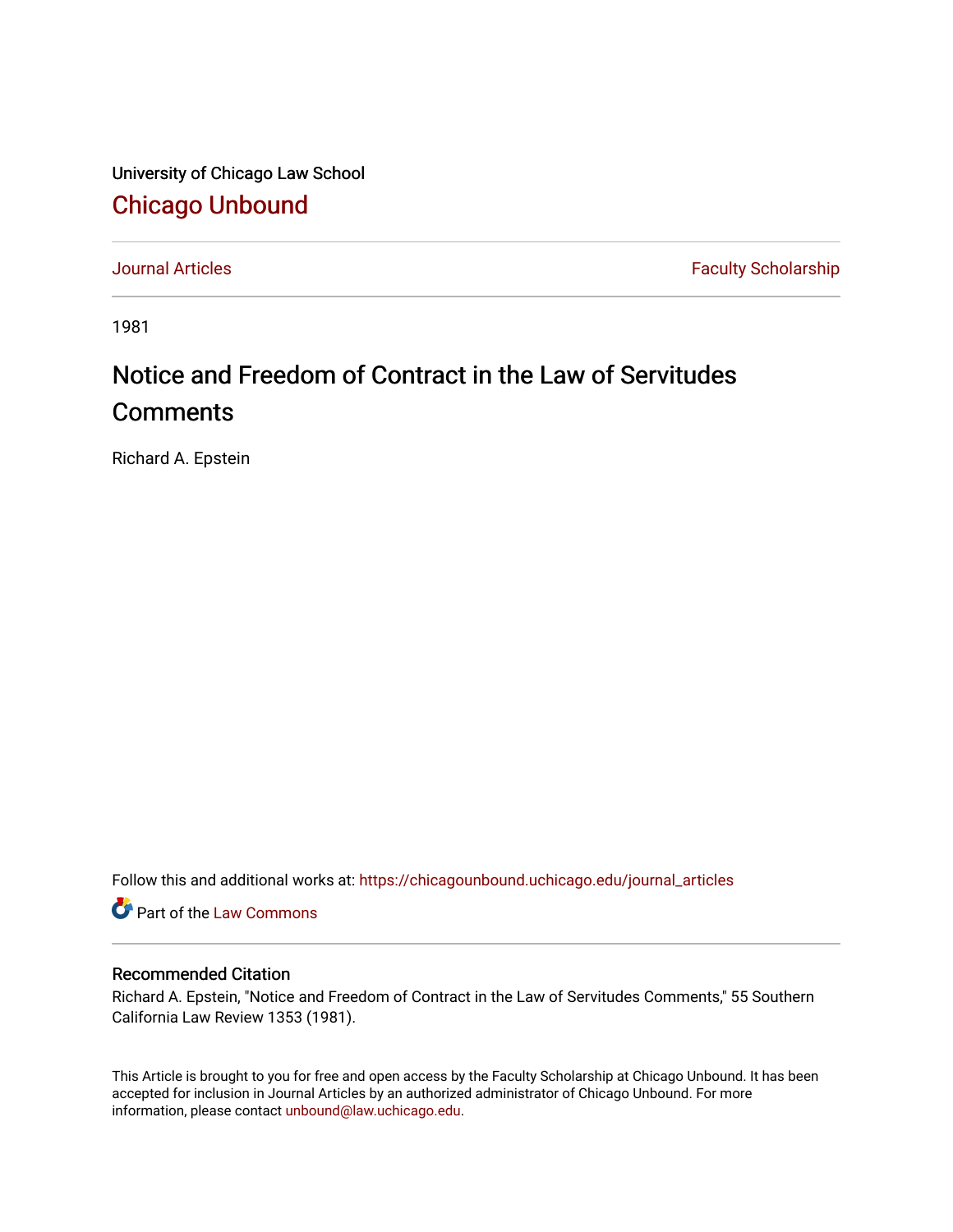# **NOTICE AND FREEDOM OF CONTRACT IN THE LAW OF SERVITUDES**

### RICHARD **A.** EPSTEIN\*

The two principal articles of this symposium exhibit a remarkable unity of purpose in their treatment of the law of easements, real covenants, and equitable servitudes. Both authors recognize—and Professor Reichman masterfully chronicles-the history **by** which three separate institutions have emerged in our law to regulate the ways in which one pbrson may have nonpossessory rights in land owned and occupied **by** another. Both authors identify a host of nineteenth century concerns that have influenced the development of the  $law<sup>1</sup>$ . Finally, both advance a unified theory of servitudes to govern all nonpossessory interests, a theory which covers their creation, interpretation, transfer, extinction, and enforcement.

With this much I am in complete agreement, and to it I can add little. **My** concerns instead go to the *normative* question of what legal rules should be applied to the unified structure. This inquiry in turn leads us back to a theme persistent in all legal discourse: the tension between private volition and social control.<sup>2</sup> When should the law de-

- James Parker Hall Professor of Law, University of Chicago. A.B. 1964, Columbia; B.A. 1966, Oxford University; LL.B. 1968, Yale. Douglas G. Baird and Richard H. Helmholz provided valuable comments on an earlier draft of this Comment.
- **1.** French, *Toward a Modern Law of Servitudes: Reweaving the Ancient Strands, 55 S.* **CAL.** L. REv. 1261, 1281-1304 (1982); Reichman, *Towarda Unfied Concept of Servitudes, 55 S.* **CAL.** L. REv. 1177, 1186-1211 (1982).

In similar fashion, the traditional requirement that restrictions between neighbors must be included in a conveyance in order to be binding upon assigns may be attributed to the absence of an effective system of recordation: naked covenants could not be discovered by subsequefit purchasers through a reasonable inspection of title.

*2. See, e.g.,* F. KESSLER & G. GILMORE, **CONTRACTS: CASES AND** MATERIALS 2 (2 ed. 1970).

1353

Two illustrations show the magnitude of the problem. The rules concerning the assignability of real covenants seem odd at first glance, but they are explanable in historical terms as an exception to the common-law rule which prohibited the assignment of contract rights. In a legal environment in which the benefits of ordinary contracts as a matter of law are not assignable, rules which permit the assignment of certain covenants running with land are a marked improvement over the older order.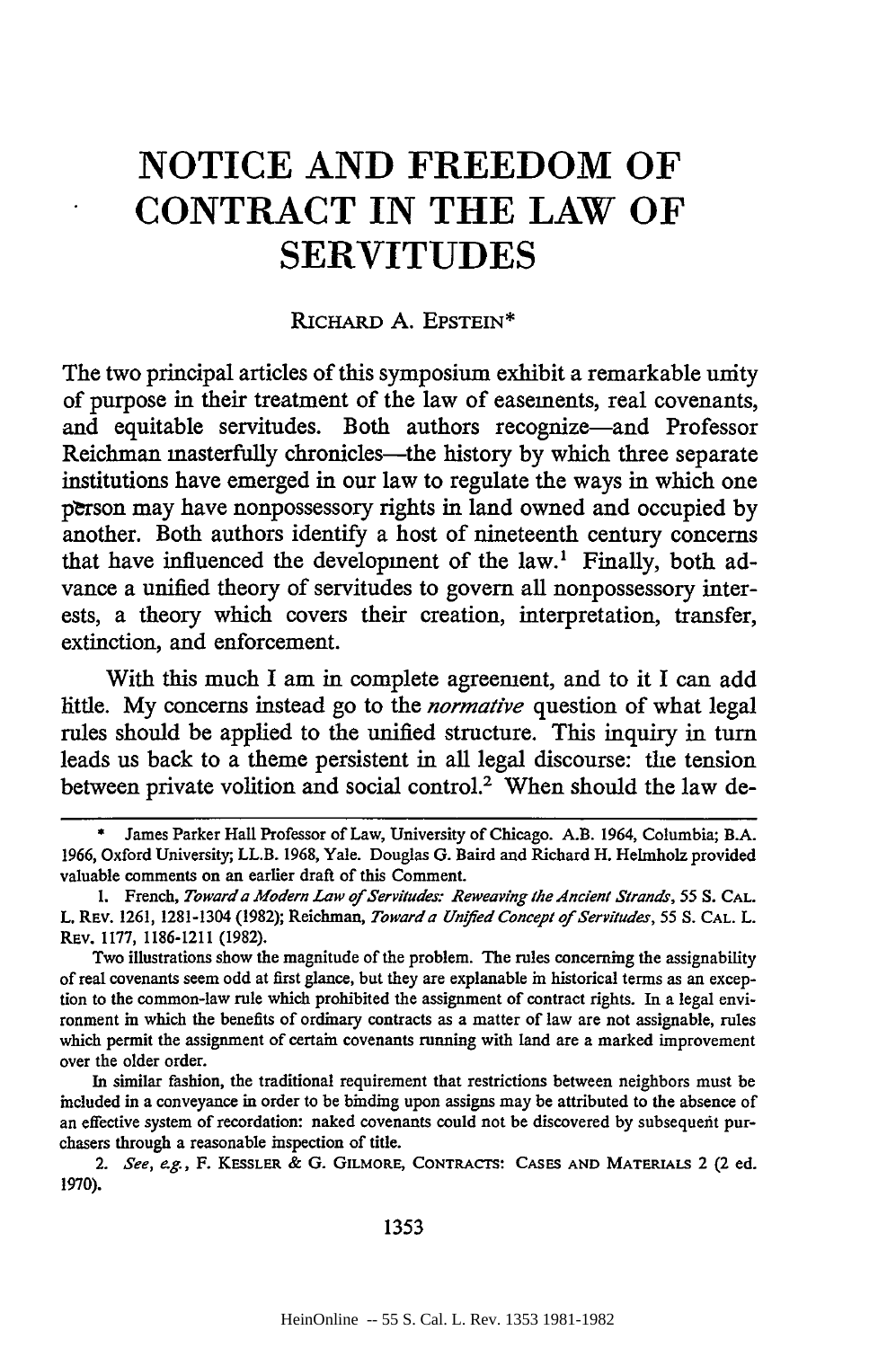fer to the intentions of the various parties, and to what extent should the law limit individual freedom of action? The purpose of this Comment is to propose that under a unified theory of servitudes, the only need for public regulation, either judicial or legislative, is to provide notice by recordation of the interests privately created.<sup>3</sup>

The defense of this thesis begins with a familiar distinction. In any system of property law, a complete specification of rights and duties raises two separate questions. The first question concerns the allocation of rights and duties *between* the parties to the original transaction, grant, or conveyance. The second question concerns the rights and duties of those participants *against* the rest of the world. In general, there is a very strong case for applying the doctrine of freedom of contract to the rights and duties between the parties: a grant is, after all, a completed contract, which often imposes obligations after title is transferred-for example, warranty of title. The rest of the world, however, is not a party to the transaction, and by ordinary contract rules cannot be bound by it. For example, a conveyance that states that a prospective purchaser shall not be liable for nuisances caused to third parties will have no effect upon the right of any third party to maintain a cause of action for nuisance.

The real problem does not concern possible tort law complications, but arises when a third party wishes to acquire an ownership interest in the subject property. The initial problem he must face is to determine with whom he should deal. The natural answer to this question is the owner. A buyer of personal property, for example, acts at his peril if he negotiates a purchase with a nonowner in possession of the goods. The original owner can recover by an action for conversion the chattel or its value, and the buyer's good faith is no defense. A system of recordation reverses this general rule and requires the owner to take steps for his own protection by giving notice of his interest to the world at large.

One central question concerns the circumstances under which it is appropriate to impose a recordation requirement on the owners of various forms of property. Land is an obvious candidate for recordation because it is permanent and in one location. Simple rules can require filing in the county where the land is situated. In addition, there are strong pressures to divide land into multiple interests and, as questions

**<sup>3.</sup>** The question of whether antitrust or antidiscrimination principles should apply to the law of servitudes is beyond the scope of this Comment. The Comment's primary concern is the limitations upon freedom of contract that are unique to various land transactions.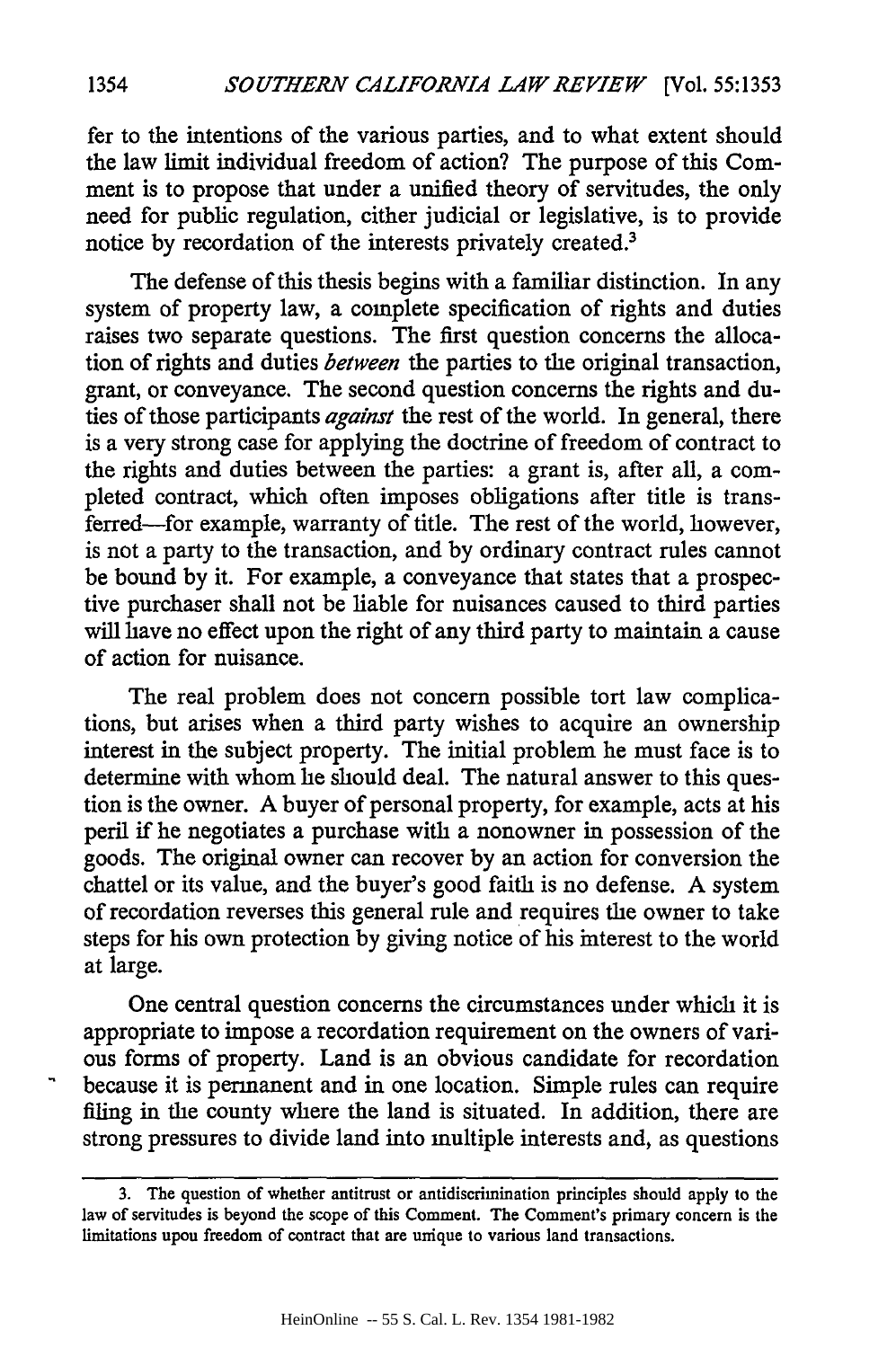of title become more complex, recordation becomes all the more necessary. Who will be prepared to buy a remainder interest, or to accept property as security for a loan, if faced with the specter of having to authenticate title in a subsequent proceeding brought by a disappointed rival claimant to the fee?

To be sure, one may try to accommodate multiple interests in land without recordation. In the days before recordation, the buyer could protect himself by requiring a physical transfer of title deeds with purchased land, thereby preventing the original seller from showing the deeds to a second purchaser as evidence of retained title. That method, however, was effective only with total conveyances of land. It did not work where the original seller retained a part interest in land such as a life estate, and under it so simple an arrangement as a second mortgage placed innumerable pressures upon the legal system.

One response to this problem would be to limit the nature of the interests which can be created, thereby reducing the need to seek out the proper parties with whom to transact. This is in essence what happened in the law of personal property, where, as a general rule, the creation of life estates and similar limited interests in chattels is prohibited. Similarly, a system of real estate law that allowed only a fee interest would be far simpler than one which allowed all complex forms of life estates and remainders. But an enormous cost would be incurred through such a Draconic measure: it would preclude voluntary transactions by competent individuals who in principle should have as much right to sell a future interest in Blackacre as they have to sell its back forty acres.

With land, therefore, powerful institutional incentives work to reverse the traditional presumption of *nemo dat quod non habet*-that no one can convey what he does not own-applicable in conversion cases. Instead, the law allows a nonowner to convey good title to a second purchaser unless the first purchaser, by giving record notice to the world, takes steps to protect his interest. The genius of the recordation system is that it allows a purchaser to determine with whom he must deal, without restricting the richness and variety of possible transactions. Once recordation becomes an accepted social institution, it is possible to dispense with the entire ancient learning on the difference between legal and equitable interests, and the complicated rules of priority which they generate.4 Record notice becomes the uniform coin of

<sup>4.</sup> The priority rules are somewhat complicated. First, the holder of an equitable interest will prevail only over a subsequent purchaser of the legal estate who has notice of his interest.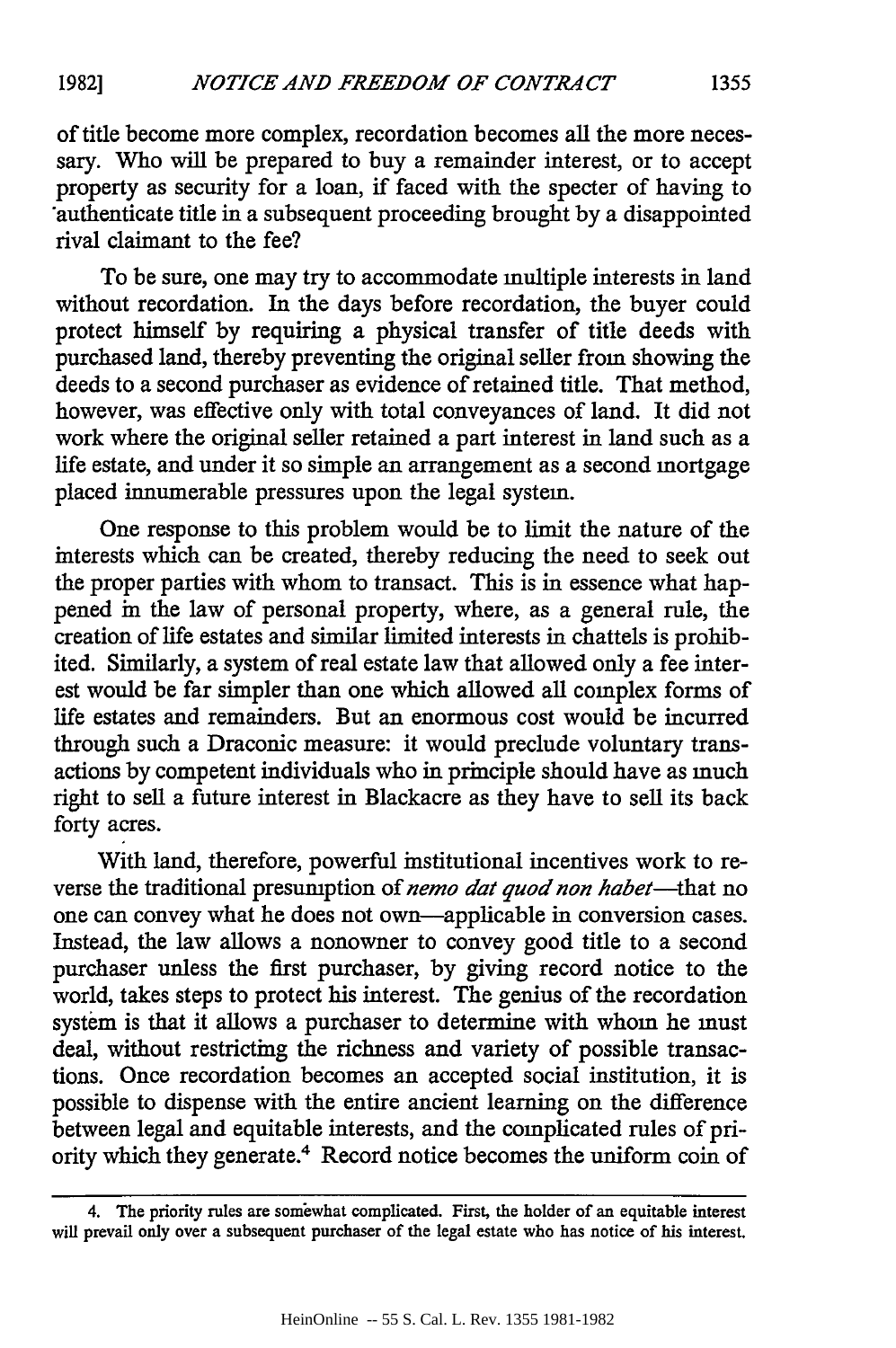the realm. It is superior to actual notice and to any alternative form of constructive notice, e.g., notorious possession, because of the greater certainty it creates. And while it imposes upon prospective purchasers the affirmative duty of search, it channels the search so required, and thereby protects those who make the search with a completeness that the common-law rules could not provide.

It might be argued that requiring interests in land to be forfeited if not registered allows the taking of private property **by** the state. But takings themselves are allowed if just compensation is provided; the enormous reduction in uncertainty that recordation offers every participant within the system serves to justify the possibility of forfeiture. There are no exclusions from the system, no disproportionate costs of participation, and no efforts to favor select members of a certain social or commercial class.<sup>5</sup> The universal adoption of the system is justified for the happiest of reasons. It leaves everyone better off than the older rule of *nemo dat quod non habet.*

There are small, and unimportant, differences among the various types of recordation statutes. Yet all recordation statutes, whether race,

5. The proposition that it is "within the undoubted power of state legislatures to pass recording acts, by which the elder grantee shall be postponed to a younger, if the prior deed is not recorded within the limited time" withstood constitutional attack under the impairment of contract clause, Jackson v. Lamphire, 28 U.S. (3 Pet.) 280, 290 (1830), at a time when the eminent domain clause was held inapplicable against the states. Barron v. Mayor and City Council of Baltimore, 32 **U.S.** (7 Pet.) 243, 250-51 (1833). The only serious challenges to recordation statutes have been with regard to their retroactive application. See Texaco, Inc. v. Short, 102 **S.** Ct. 781, 793-94 (1982) (upholding such a statute in connection with mineral interests, but only by a five to four vote).

It is possible to ask whether these statutes satisfy the "public use" requirement found explicitly in the eminent domain clause, but not in the impairment of contracts clause. Here the argument is that the property taken is not put to a public use if it ends up in the hands of the second taker, a private party. In response it can be urged that the requirement is satisfied because in the frequent case of compliance, recordation benefits the public at large, as everyone has access to the information so recorded. Since the only way to procure the public benefit is through private enforcement, i.e., the loss of priority, the ultimate private ownership should be tolerated as a proper means to achieve the ultimate end. Whatever the theoretical soundness of the position, it should be clear that the recordation system meets the current constitutional standards for public use. *See infra* note 29.

<sup>(</sup>On a separate point, the prior equity holder will prevail over a subsequent donee. This rule generally is left unchanged by recordation statutes.) Recordation supplies notice and thus provides equitable interests with the security of the classical legal estate. Second, the holder of a prior legal estate takes priority over any subsequent taker claimant, legal or equitable, whether or not the second taker has notice of the first estate. With recordation, however, there is no reason why future purchasers should be prejudiced by undisclosed prior interests. Recordation is required, thereby reducing the protection given prior legal interests to that given prior equitable ones. No protection is afforded without notice (at least against subsequent purchasers); complete protection is afforded with notice.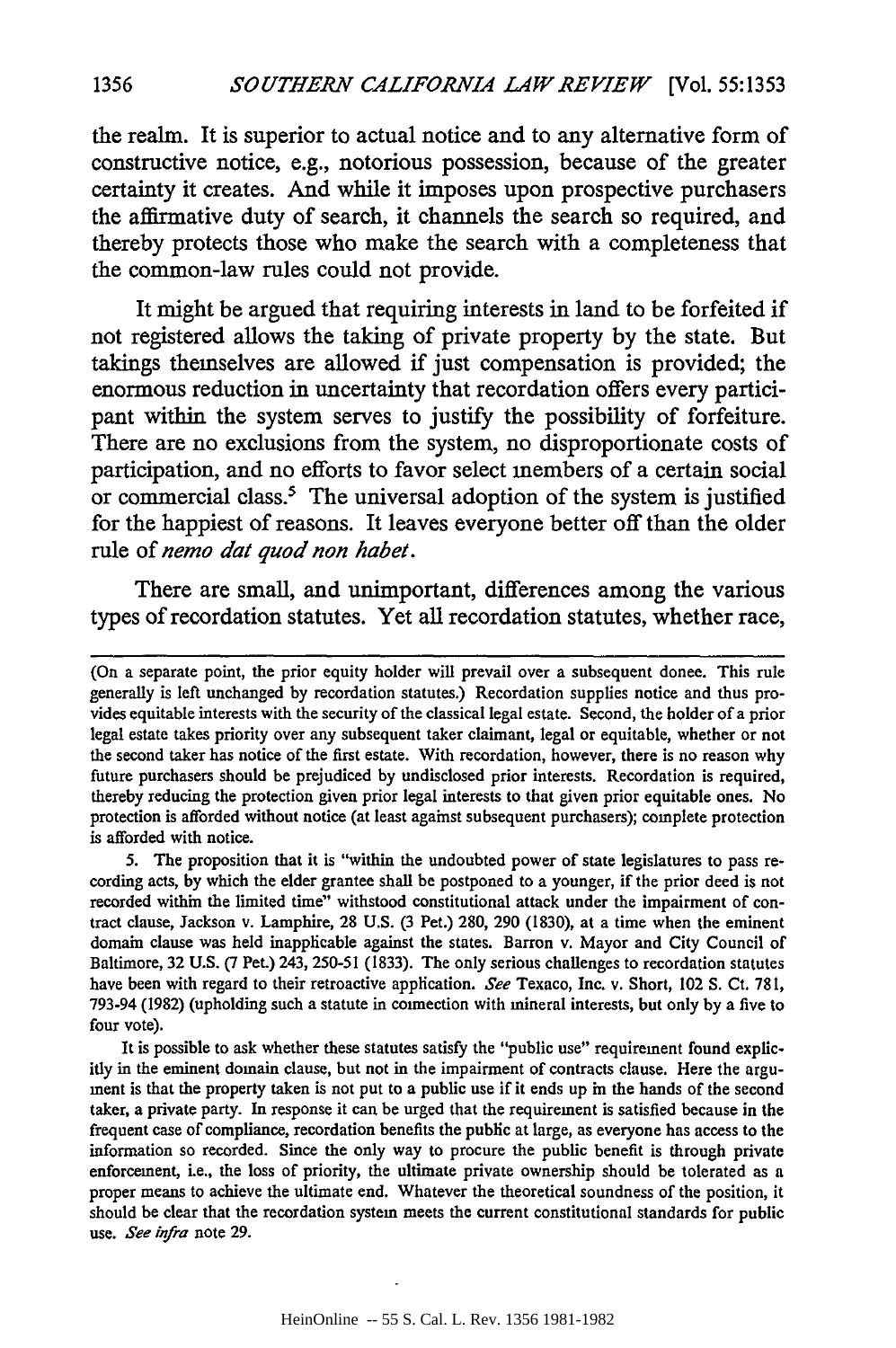race-notice or pure notice share one vital feature: where recordation of an interest is properly filed, it binds all subsequent takers.<sup>6</sup> Actual notice typically is provided by, and properly may be inferred from, proper recordation. The purchase of land, when combined with a system of recordation, provides constructive consent on the part of a purchaser to the previous state of affairs between the immediate seller and any other person who holds a servitude over the land.

The effects of notice through recordation, however, are not confined to parties who claim through owners of the land subject to the servitude. Notice also functions to stake out a claim of partial ownership in lands possessed by another that, under the usual rules of temporal priority, will prevail over that of any subsequent party who claims the burdened land by adverse possession. Without a recordation system, it would be very difficult for the holder of a servitude to give notice of his claims to parties outside the chain of title. This is especially true for negative easements and restrictive covenants, where the land itself bears no trace of the asserted servitude. The same difficulty can arise in the case of ordinary easements where the tangible evidence of user rights neither defines the scope of the interest nor distinguishes between use as of right and use by mere license. Notice eliminates these ambiguities and makes it possible to insist upon the very simple rule of prescription noted by Professor Reichman: prescription starts to run against the holder of the servitude, not with occupation of the subject land, but with its use by the adverse possessor in a fashion inconsistent with the terms of the recorded servitude.7

The protection of strangers, then, is assured by record notice. The only remaining question, therefore, is what limitation upon freedom of contract should be imposed upon consenting parties, including parties to the original grant and subsequent takers with record notice. In this context the major task of the courts should be: (1) to interpret the terms in the various grants; and (2) to supplement the terms by judicial or legislative rule when the grant in question is silent on certain key points. This principle is largely accepted by Professors French and Reichman.<sup>8</sup>

<sup>6.</sup> On the relevant differences between the statutes, see Johnson, *Purpose and Scope of Re*cording Statutes, 47 Iowa L. Rev. 231, 231-33 (1962).

<sup>7.</sup> Reichman, *supra* note 1, at 1248.

**<sup>8.</sup>** For example, courts are frequently called upon to interpret the rules governing subdivisions made in accordance with a common plan. Developers typically insert covenants in the early deed that are designed to benefit subsequent purchasers of the remaining lots, while similarly inserting parallel covenants in the later deeds that indicate that the lots previously sold are to be benefitted as well. Sensible rules of construction make it possible for any member of the subdivi-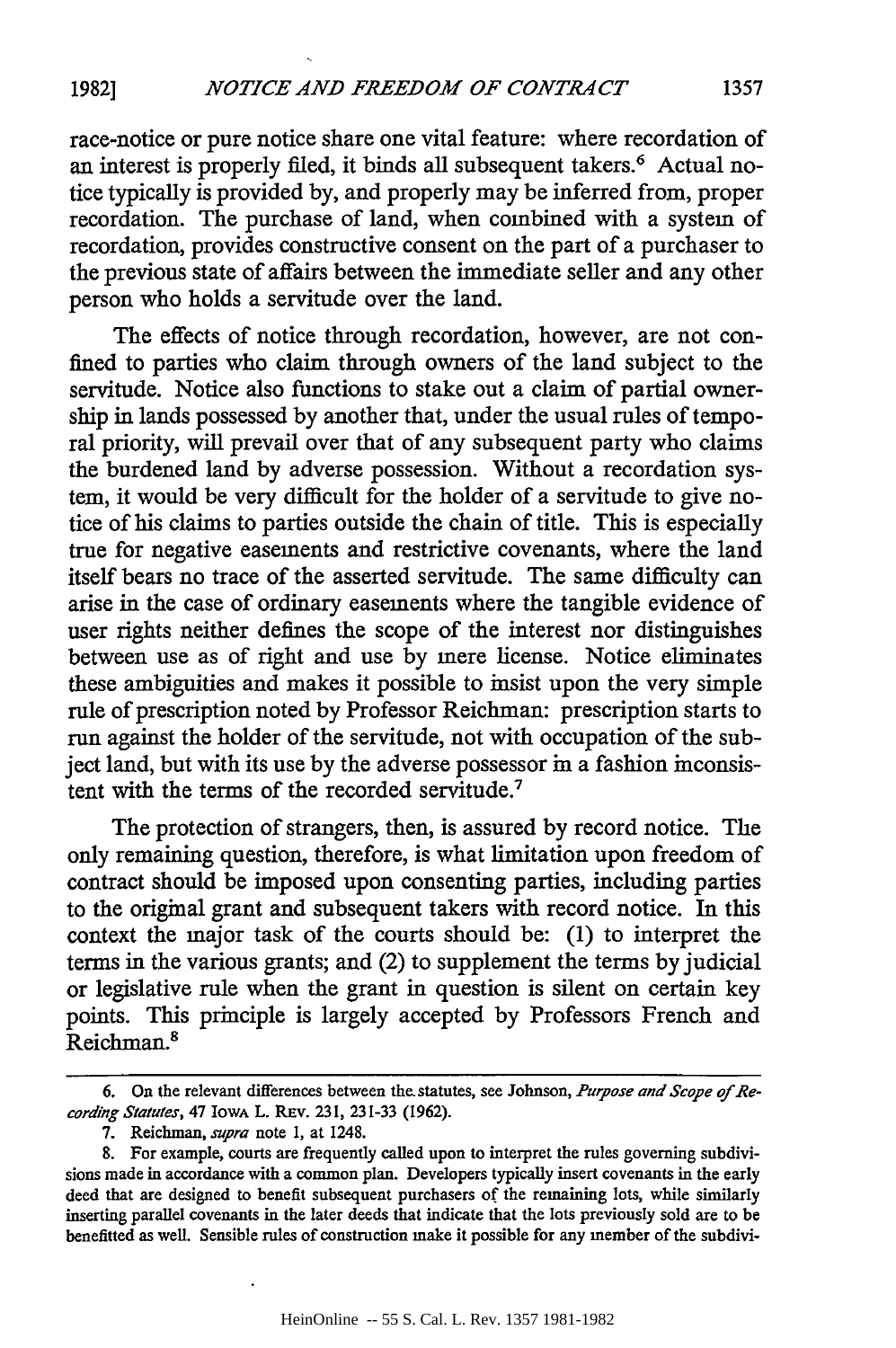My disagreement with the authors-and it is one that I express with some caution-is directed to the question of whether there is any room whatsoever left for public intervention once third party interests are fully protected by record notice. Both authors argue for additional public intervention. Professor Reichman wants to extend the touch and concern requirement, drawn from the law of real covenants, to all servitudes,<sup>9</sup> a conclusion from which Professor French shrinks because she believes that other forms of intervention are more effective.<sup>10</sup> In addition, both authors believe that courts should intervene either to destroy or to modify servitudes that, because of changed conditions, have become wasteful, obsolete, or unreasonable.<sup>11</sup> My thesis is simple: with notice secured by recordation, freedom of contract should control. Neither of the restrictions upon freedom of contract proposed by Professors Reichman and French should be accepted.

### A. TOUCH **AND CONCERN**

The touch and concern requirement, as Professors Reichman and French correctly note,<sup>12</sup> is not simply a redundant guarantee that the original parties intended subsequent takers to be either benefitted or burdened by a covenant. Instead, the requirement, whatever its precise contours, serves as an independent substantive constraint that must be satisfied before a covenant or other servitude can run with the land. Professor Reichman defends the traditional treatment of real covenants and urges its extension to all servitudes upon several grounds:

This somewhat unusual interventionist theory is justified because the permanent attachment to land of merely personal obligations is likely to frustrate the objectives of a private land holding system.

In the first place, obligations not related to actual property use are highly individualized. They tend, therefore, to become inefficient in the short run following a transfer. Consensual termination of such rights might not occur because of prohibitive transaction costs. The best way to insure efficient termination of such arrangements is to

sion to sue any other member, wholly without regard to the sequence in which the lots are conveyed. As this is the clear intention of the parties, no clever rule of privity should prevent, for example, the buyers of the earlier lots from suing the purchasers of the later ones. Both Reichman and French agree. French, *supra* note 1, at 1305-06 & nn. 216-17; Reichman, *supra* note **1,** at 1246-47.

<sup>9.</sup> Reichman, *supra* note 1, at 1232-33.

**<sup>10.</sup>** French, *supra* note 1, at 1308-10.

<sup>11.</sup> French, *supra* note 1, at 1316-18; Reichman, *supra* note **1,** at 1258-59.

<sup>12.</sup> French, *supra* note 1, at 1289; Reichman, *supra* note 1, at 1233.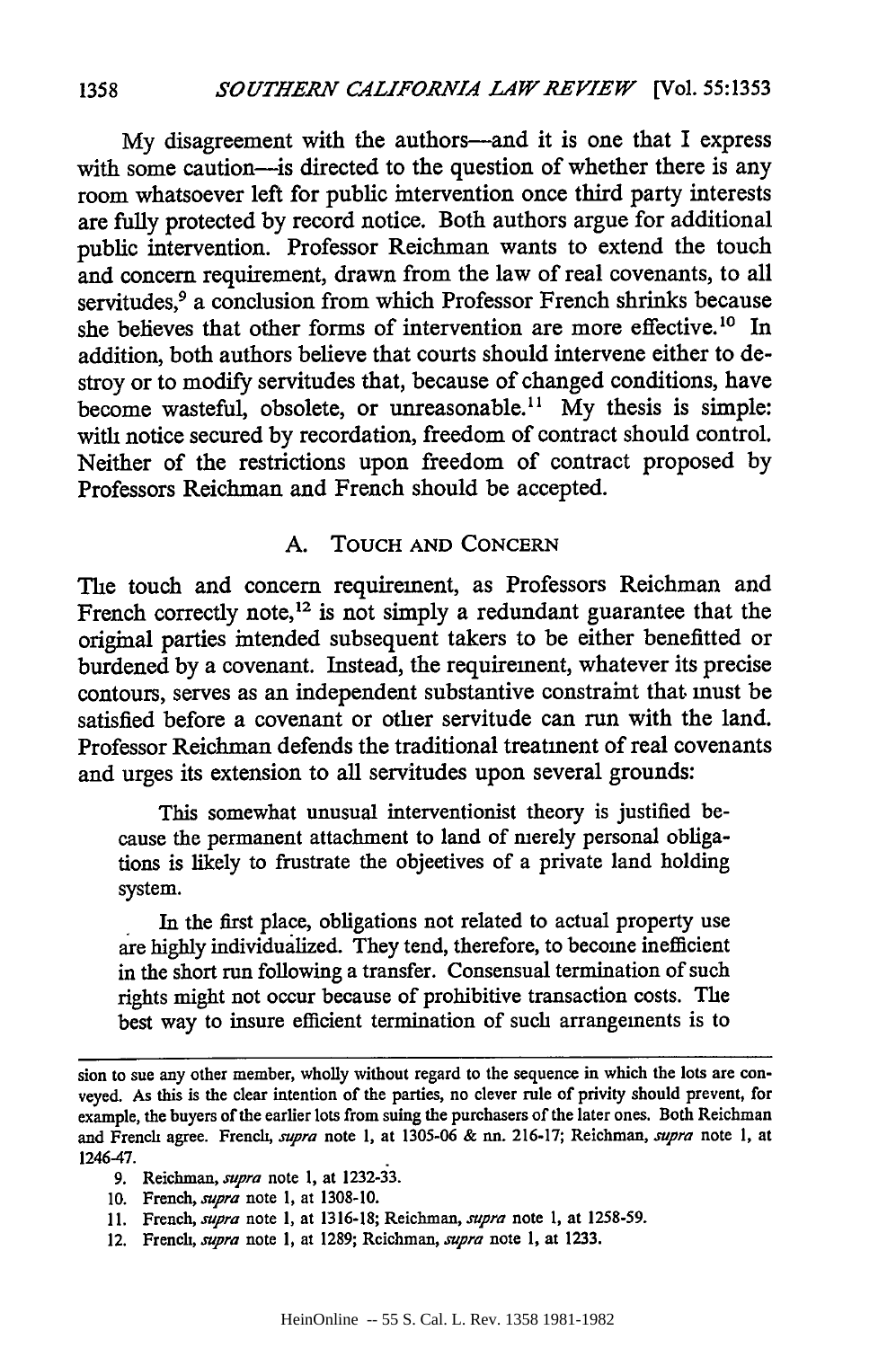shift the burden of negotiation; instead of making the transferee negotiate for a release, the aspiring beneficiary will have to reach agreement with each new owner. Personal contracts remain the subject of personal bargains.

There is another reason for the "touch and concern" rule. Private property is sanctioned by society not only to promote efficiency, but also to safeguard individual freedom. Servitudes are a kind of private legislation affecting a line of future owners. Limiting such "legislative powers" to an objective purpose of land planning eliminates the possibility of creating modern variations of feudal serfdom. There might be nothing objectionable in personal agreements concerning personal labor, adherence to ideologically prescribed modes of behavior, or promises to buy from a certain supplier. When such obligations, however, become permanently enforced against an everchanging group of owners, the matter acquires different dimensions. **13**

This argument resonates with familiar themes of liberty and efficiency. On both scores, however, I think it wrong. Insistence that the attachment of merely personal obligations to land is likely to frustrate, rather than enhance, the objectives which a private land holding system seeks to realize presupposes that we have some collective vision of what that system is supposed to do. Yet one traditional argument for both freedom of contract and private property is that they define domains in which individuals may establish both the means and the ends for themselves, to pursue as they see fit (so long as they do not infringe upon the rights of third parties). Private property is an institution that fosters individualized, if not eccentric, preferences; it does not stamp them out. We may not understand why property owners want certain obligations to run with the land, but as it is *their* land, not ours, some very strong reason should be advanced before *our* intentions are allowed to control.

There is no need to filter the private arrangements that should be respected from those that should not. Parties who wish to create a servitude can just as easily enter into personal arrangements as real property arrangements; in other words, they can negate the intention to make the servitude run. The very fact that parties unambiguously tie a servitude to the land suggests that they think it should touch and concern the land. To say, therefore, that particular covenants must be struck down in the name of freedom is to confound the usual understanding on which freedom claims are based. It will not do to argue

<sup>13.</sup> Reichman, supra note **1,** at 1233.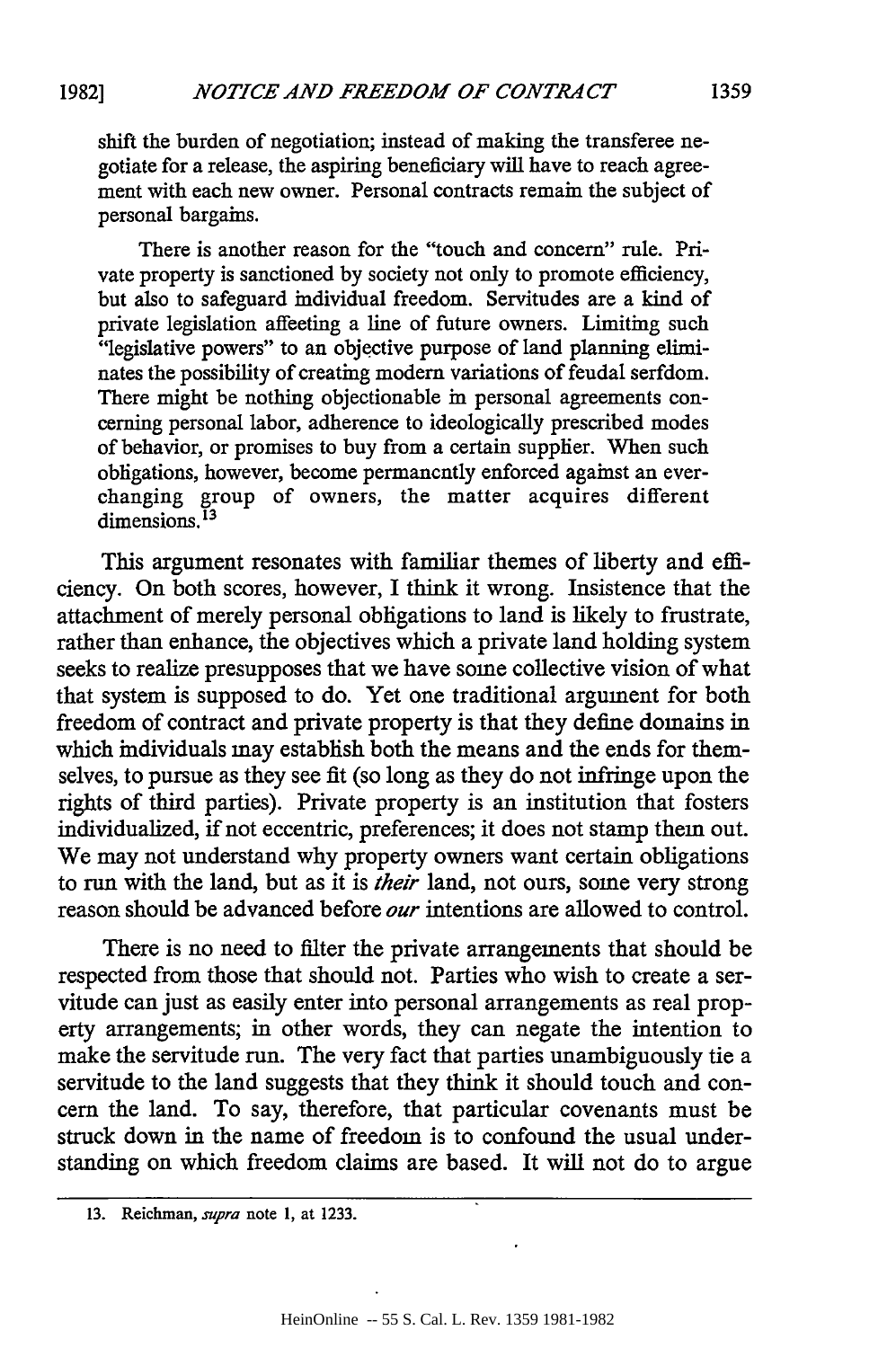that freedom of alienation with respect to real property does not refer to the freedom of the individuals who own the land, but instead to the condition of the land itself and its amenability to further disposition. It is precisely this misconception of freedom that has allowed the courts to take an aggressive stance in striking down consensual restraints on alienation as being against public policy,<sup>14</sup> or worse, inconsistent with the "inherent nature" of the fee.<sup>15</sup> Insistence upon the touch and concern requirement denies the original parties their contractual freedom **by** subordinating their desires to the interests of future third parties, who **by** definition have no proprietary claim to the subject property.

Further, **it** is not possible to justify the touch and concern requirement on economic grounds **by** arguing that under some independent test of welfare, servitudes fail to promote efficient land use. One objection to this argument is that it does not explain why the original parties cannot take into account future transaction costs and incentive effects in drafting their original agreement. If a seller insists that a personal covenant bind the land even though it works to the disadvantage of the immediate or even future purchasers, then the seller will have to accept a reduction in the purchase price to make good his sentiments. If he is prepared to accept that reduction, does there exist an independent theory that measures the strength and worth of his preferences-be they for consumption or investment--or that condemns his choice as unwise or irrational?

The bankruptcy of the touch and concern requirement is borne out when we examine more closely the two relevant classes of costs: transaction costs and incentive effects.

**1360**

<sup>14.</sup> The same point holds true for the traditional restriction that affirmative covenants cannot run between the buyers and sellers of land. *See, e.g.,* Miller v. Clary, 210 N.Y. **127, 132, 103 N.E.** 1114, **1116 (1913).** This restriction might have made sense in an earlier era when contract rights were generally nonassignable, but should play no role once these rights are assignable. With notice given, a prospective purchaser of the burdened land can reduce his purchase price to reflect the expected costs of the obligation, require that some fund be placed in escrow to protect him, or renegotiate the terms of the covenant with the original covenantee. That such covenants may be unwise is one point; that they should be banned on conceptual grounds is quite another.

**<sup>15.</sup>** *See, e.g.,* Northwest Real Estate Co. v. Serio, **156 Md. 229,** 144 **A.** 245 **(1929),** where a Maryland court voided a covenant which prevented the grantee from selling or renting a parcel of land without the consent of the grantor, stating that:

The authorities agree that conditions or limitations in restraint of alienation or essential enjoyment of an estate in fee cannot be validly annexed to the deed or devise **by** which the estate is created, because they are repugnant to the inherent nature and qualities of the estate granted and tend to public inconvenience.

*Id.* at **233,** 144 **A.** at 246.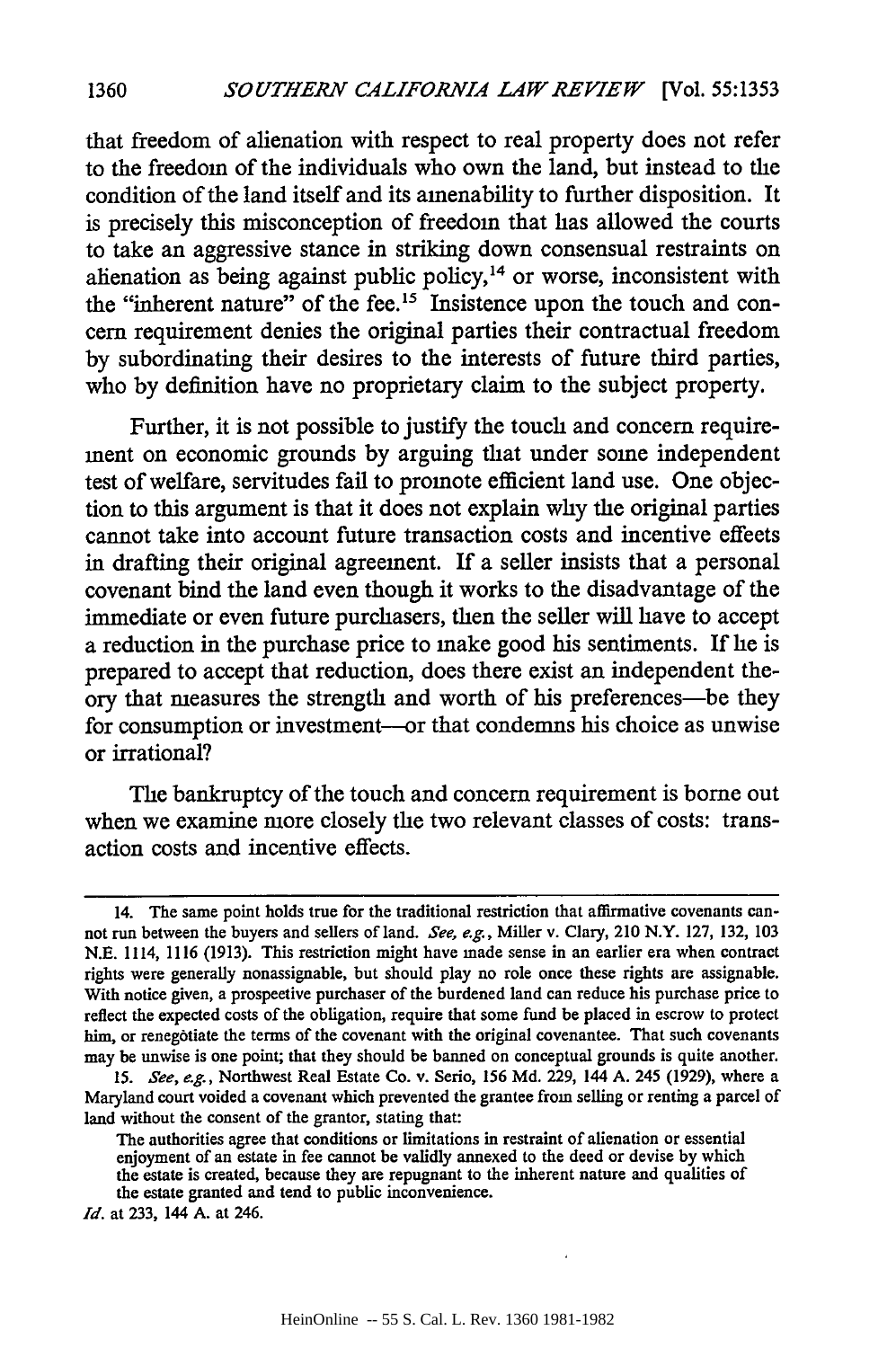#### *1. Transaction Costs*

In the passage quoted above, Professor Reichman insists that the touch 'and concern requirement will reduce transaction costs. To the contrary, it will increase them, both at the time of the original sale and in subsequent transactions. At the time of original sale the touch and concern requirement creates additional transaction costs by imposing one more external constraint for the parties to satisfy. The touch and concern requirement will have to be evaluated in every case; some covenants will have to be redrafted, and some transactions restructured. These costs will be incurred at the time that the servitude is created, not in the future when they can be discounted to their current value. They are pure deadweight losses, for there are no analagous costs generated under the freedom of contract alternative.

Even if current costs are ignored, there is no reason to believe that the retention of the touch and concern requirement will minimize future transaction costs. Professor Reichman argues that transaction costs are reduced because the rule permits the alienation of land without the consent of the holder of a servitude. Yet there is nothing about a rule which reverses the burden of transacting that necessarily minimizes costs. So long as the original holder of a covenant or his successor(s) in title are free to repurchase the servitude in question, the rule (apart from denying the original seller of the land the benefit of a bargain) only changes the identity of the party that must initiate the transaction. There is no assurance that the number of transactions, and their complexity, will be reduced by placing the burden anew on the original seller. The original transaction provides some evidence that the original seller wanted the servitude to run against subsequent transferees. Why assume that his desires are not stable with the passage of time given that the land to which they were annexed is permanent? Nor in these circumstances does the subsequent failure of the seller to reimpose the servitude provide evidence that the parties originally did not intend for the servitude to run with the land. The re-creation of the servitude may not take place solely because of the high transaction costs of the new negotiations. The original owner has lost not only his leverage in future transactions, but also his ownership interest without compensation.

The transaction costs argument for the retention of the touch and concern requirement is dubious from yet another perspective. As frequent cases reveal, there is often an honest dispute as to whether a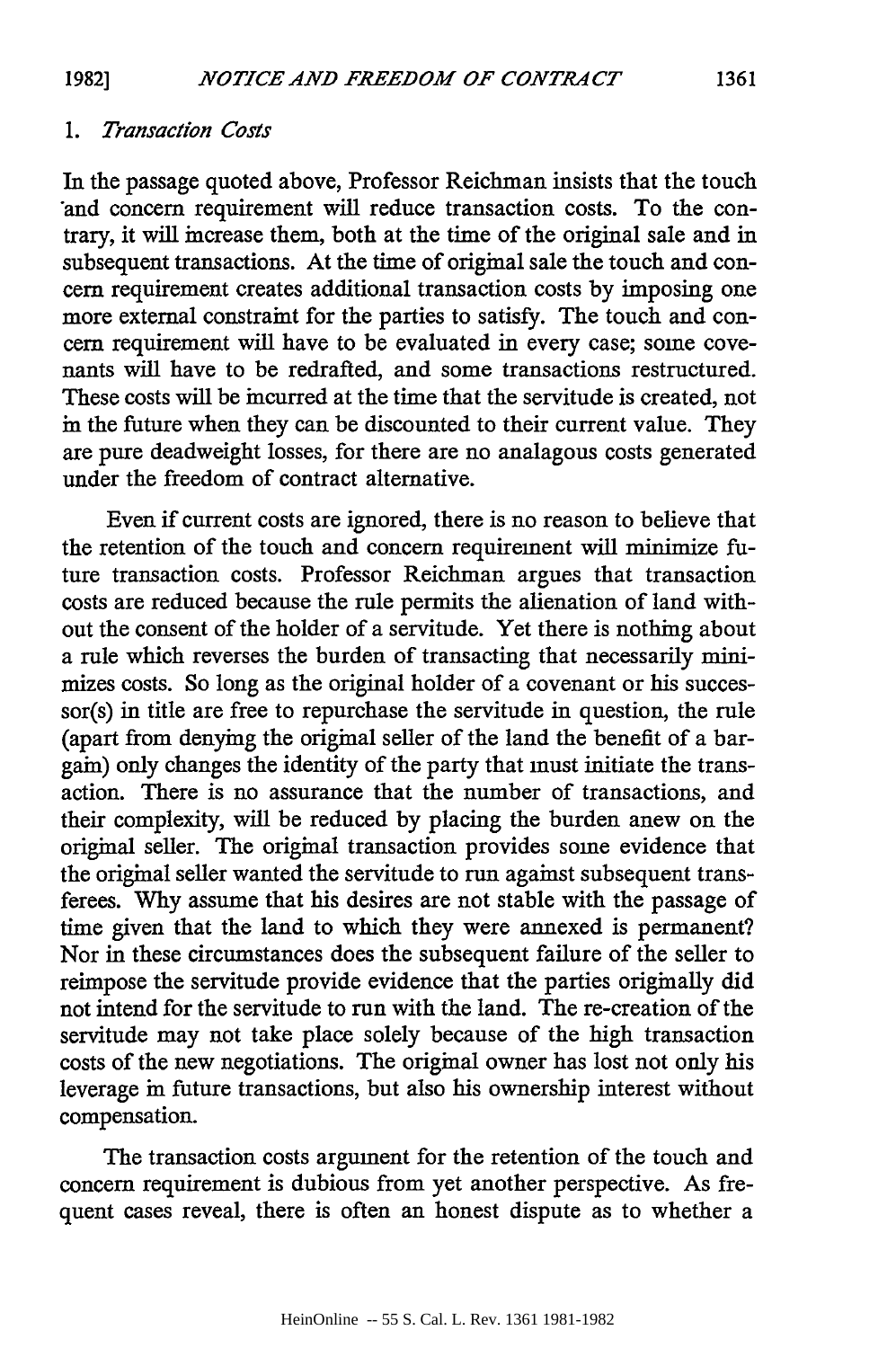given servitude touches and concerns the land.16 The *Restatement* provisions covering this subject are hardly a source of clarity, 17 and the commentators, most notably Charles Clark,<sup>18</sup> have struggled "without noteworthy success"<sup>19</sup> to define the line between covenants which can run with the land and those which cannot. The rule itself complicates many transactions whose validity should go unchallenged. For example, assume that *A* and *B* want to build a party wall<sup>20</sup> and that *A* is to have charge of its maintenance. In assessing the right of **4** (or his assignee) to collect the necessary money from  $B$ 's assignees, why should we be forced to inquire whether "the promisor's legal relations in respect to the land in question are lessened-his legal interests as owner rendered less valuable **by** the promise"?2' Professor Clark in his treatment of the subject shows considerable ingenuity in bringing the partywall case within the doctrine of touch and concern.<sup>22</sup> A better solution is to enforce the promise and dispense with the theory.

The same point is applicable to all other covenants. To be sure, there will be certain covenants that are manifestly personal. Yet these are the ones which are the least likely to occur in real estate transactions, because *ex ante* they are the least likely to work to the mutual benefit of the original contracting parties. Generally, the transactions

The successors in title to land respecting the use of which the owner has made a promise can be bound as promisors only if

- (a) the performance of the promise will benefit the promisee or other beneficiary of the promise in the physical use or enjoyment of the land possessed by him, or
- (b) the consummation of the transaction of which the promise is a part will operate to benefit and is for the benefit of the promisor in the physical use or enjoyment of the land possessed by him,

and the burden on the land of the promisor bears a reasonable relation to the benefit received by the person benefited.

RESTATEMENT OF PROPERTY § 537 (1944).

18. Clark's conception of the test for determining whether a covenant satisfies the touch and concern requirement is that, "If the promisor's legal relations in respect to the land in question are lessened-his legal interest as owner rendered less valuable by the promise-the burden of the covenant touches or concerns the land." **C. CLARK,** REAL **COVENANTS AND OTHER INTERESTS WHICH RUN** WITH **LAND** 97 **(2d** ed. 1947). This test, described **by** Clark as "scientific," borrows from Bigelow, *The Content of Covenants in Leases,* 12 MICH. L. REV. 639, 645-46 (1914), 30 LAW Q. REV. 319, 325-26 (1914). The test has the virtue of being circular. Any covenant which is held to run with the land will lessen its value; any which does not, will not.

19. This judgment is found in C. DONAHUE, T. KAUPER & P. MARTIN, CASES AND MATERI-**ALS ON** PROPERTY-AN INTRODUCTION **TO THE CONCEPT AND THE** INSTITUTION 1124 (1974).

- 20. For a discussion of party-wall agreements, see C. CLARK, *supra* note 18, at 149-57.
- 21. *Id.* at 97.
- 22. C. CLARK, *supra* note 18, at 152-57.

**<sup>16.</sup>** *See* Note, Covenants *Running with the Land- Viable Doctrine or Common-Law Relic?, 7* HOFSTRA L. REV. 139, 158-69 (1978).

<sup>17.</sup> The *Restatement of Property* reads as follows: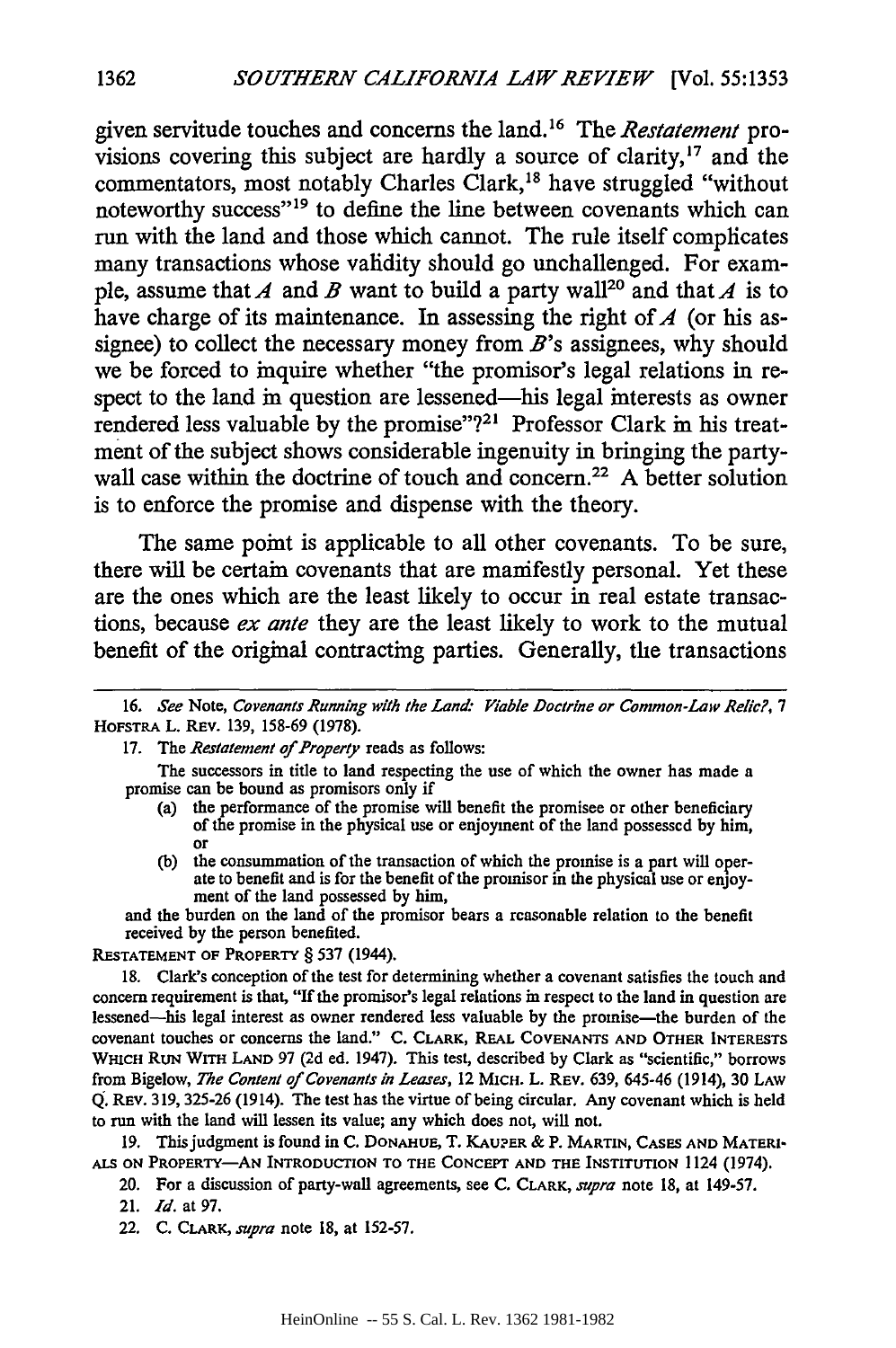which come closest to the line will be of greater importance because of their greater likelihood of making business sense.<sup>23</sup> Yet, they also will be the ones most often litigated if the touch and concern requirement were retained.

When the status of a servitude is uncertain, the touch and concern requirement merely introduces an additional transactional barrier to subsequent transfers of real estate. For example, the purchaser of a dominant estate may refuse to go forward because his fastidious lawyer tells him that title is not marketable. Should we expect parties to entertain a lawsuit to establish the validity of a servitude before a sale takes place or to negotiate with the holders of servient tenements to eliminate residual uncertainty? These things can be done, but only with high transaction costs. The touch and concern requirement, under this analysis, serves only to increase transaction costs and to block transactions.

## *2. Incentive Effects*

The transaction costs associated with the touch and concern requirement are magnified when we consider the incentive effects that it produces. The typical servitude is created by a person who owns an entire parcel of land and wishes to divide it into several parts. If the original seller fears judicial nullification under the touch and concern requirement, he will take evasive action. He may not sell the land at all, fearing that his servitudes will not run; he may be cautious in selecting his buyers, although the possibility of transfers at death or by gift will dissipate the security afforded by personal trust; or he may try to frame the transaction in a way that gives him the right to control future disposition of the land without the use of servitudes. For example, he may sell the land with an option to repurchase or a right of first refusal. These devices allow the original seller to intervene before a sale to a third party is completed, and thereby to achieve as much as or even more than servitudes running with the land could accomplish.

But there is a lurking danger: these alternative devices impose restrictions that are far more intrusive than simple servitudes, which essentially make clear the permitted uses of land. The scope of the alternative restrictions renders them less desirable from an economic point of view than the more tailored restrictions that a robust law of

*<sup>23.</sup> See* Dewar v. Goodman, 1909 A.C. 72, in which the landlord of a sublease convenanted with his tenant to perform certain work on other lands covered by the headlease. The work in question had to be done in order to prevent the forfeiture of the headlease, and hence the termination of the sublease. It was held that this lease did not touch and concern the land. The decision may be wrong, as Clark suggests, *supra* note 18, at 98 n.18, but why tempt fate?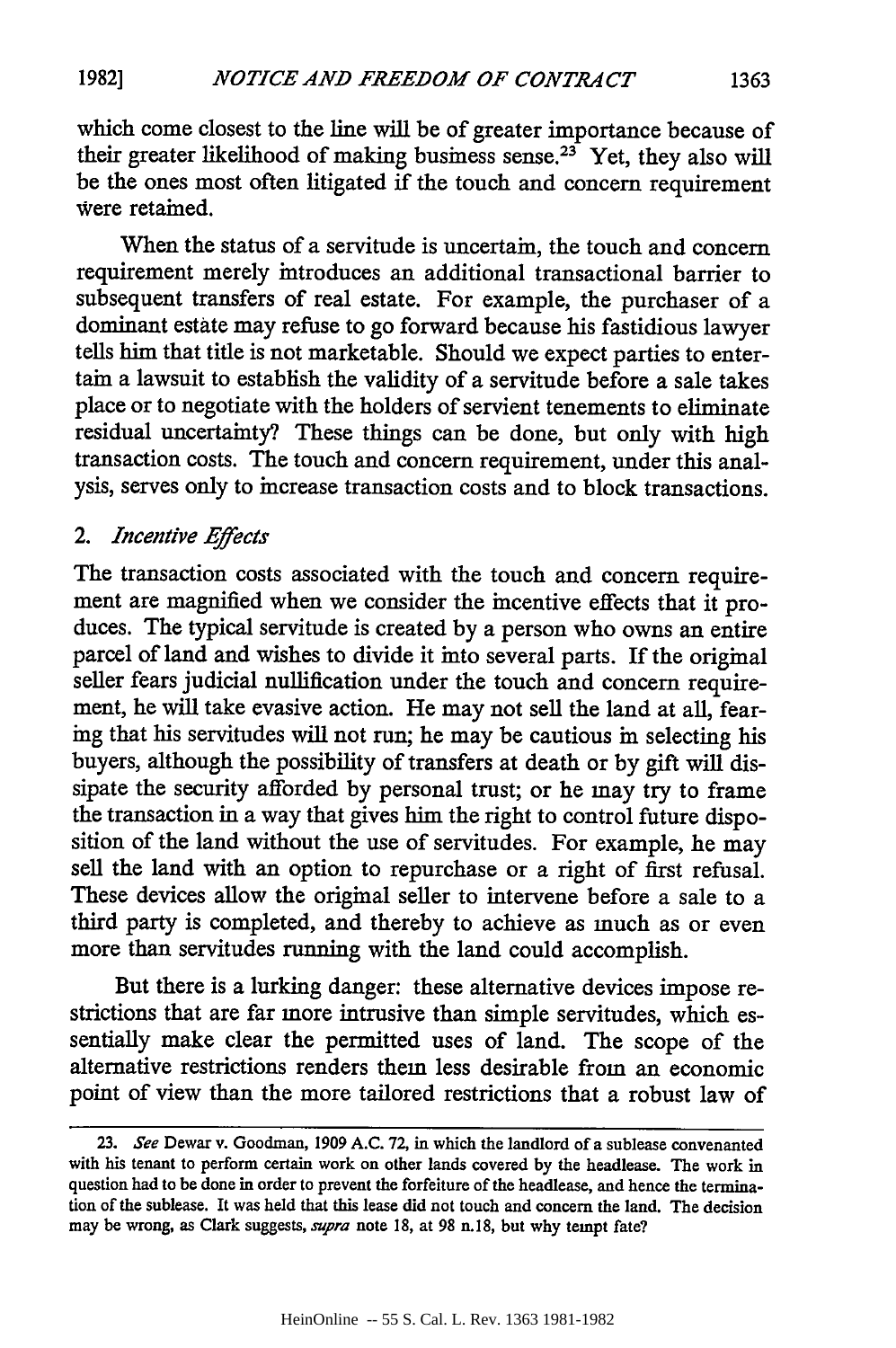servitudes can foster. Who will develop land if he knows that he is in peril of losing his gain? How does one value an option to repurchase or determine the time period for rights of first refusal? There is no reason to insist upon the touch and concern requirement when its adoption will foster the use of clumsier devices for land-use control.

Here, as elsewhere, regulation not only frustrates individual liberty, but diminishes overall wealth as well. Perhaps the costs in question will be small because so few servitudes will fall to the touch and concern requirement; certainly, one can imagine more intolerable restraints upon the use and disposition of property. Yet this is not an affirmative argument for retention of the requirement. If the costs in question are small, the importance of the matter is reduced, but its proper resolution remains unchanged. Record notice obviates the need for the touch and concern requirement.

## B. **CHANGED** CONDITIONS

The second restriction I want to address is the changed conditions doctrine. The basic insight on this subject, shared by Professors French and Reichman, is that under a unified theory of servitudes, courts must retain some residual power to set aside, even between the original parties, those encumbrances that over time prove obsolete, costly, or wasteful.<sup>24</sup> In making this argument, they propose to extend a general rule of covenants to easements at law that were traditionally considered to be of infinite duration. The authors were correct to argue for equivalence of treatment, but incorrect to undermine the rule governing traditional easements. Essentially, their proposition is that servitudes should be treated like possessory ownership interests. This equivalence of treatment, however, should extend to the doctrine of changed conditions. Possessory interests, like the fee simple absolute, are not defeasible because of changed conditions. Servitudes of infinite duration should be recognized as well.

The argument in favor of expanding the scope of the changed conditions doctrine contains three familiar elements. First, it is said that the original parties cannot anticipate changed circumstances and, therefore, cannot guard against them.<sup>25</sup> Second, it is asserted that servitudes that persist over time give their holders the power to "blackmail" others long after their servitudes have become obsolete.<sup>26</sup> Third,

<sup>24.</sup> French, *supra* note 1, at 1313, 1316-18; Reichman, *supra* note **1,** at **1258-59.**

<sup>25.</sup> *See Reichman,supra* note **1,** at 1259 (courts impute intent that promise expire if changed circumstances render the promise valueless).

<sup>26.</sup> French, *supra* note 1, at 1316; Reichman, *supra* note **1,** at 1233.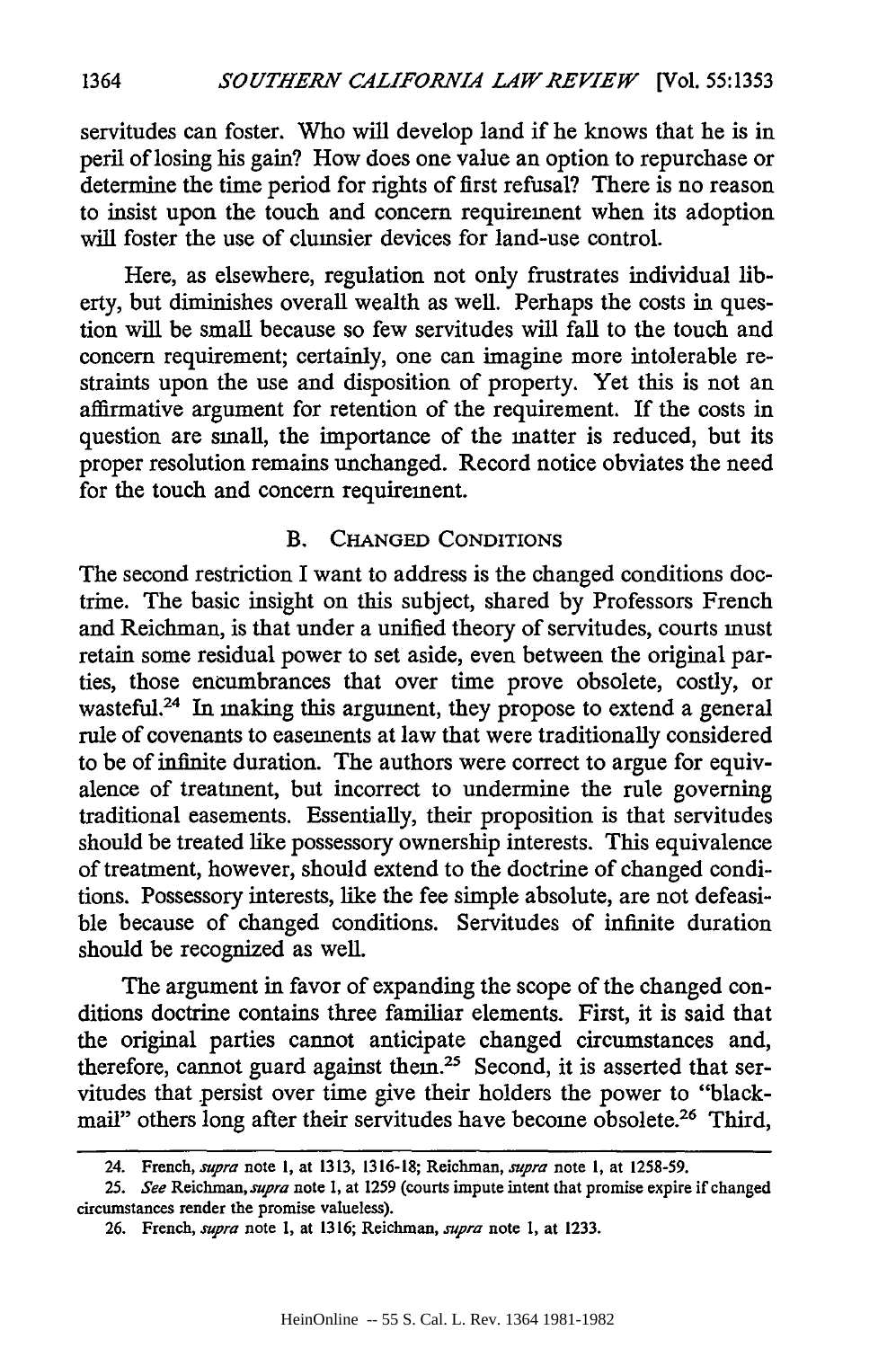it is argued that such servitudes generate excessive transaction costs.27 Eliminating obsolete servitudes or allowing their modification is said to be beneficial on all three counts. A changed condition doctrine indeed is superior to a doctrine that strikes down many servitudes *ab initio* because its proponents are fearful of the future. But, even a limited doctrine of the sort advocated here is inferior to a complete denial of public intervention based on changed conditions.

The argument that parties who wish to create a servitude are incapable of providing for future contingencies presumes that such parties rarely, if ever, consider changed conditions in the course of their negotiations. The argument continues with the additional presumption that, even if the parties had considered the possibility of changed conditions, they would have agreed to apply the doctrine and allow for the modification or termination of the servitude in question. The analogy to frustration of purpose in contract law is clear. But this justification is one of construction, not one of public policy. Viewed from this perspective, its weaknesses become apparent. It is very difficult to collect evidence of supposed intention years after negotiations are concluded. That is why most real estate transactions (especially for the protection of third parties) rely on written agreements which are not supplemented or modified by terms not contained on the face of a document. This rule should apply with some force in the case of servitudes. One can never be sure of the outcome of litigation over implied terms. At the same time, most servitudes are not casual affairs. If they are recorded, there is a strong likelihood that the property in question is of sufficient value that both sides have been represented by lawyers. As a matter of construction, therefore, there is much to be gained by demanding that the parties to a transaction deal with the contingency of future uncertainty, just as they must deal with all other contingencies. Doubts that might exist in the event of contractual silence are eliminated when the parties have addressed the issue one way or another.

The parties involved in a transaction can be expected to shape their joint future in a way that promotes their mutual benefit. They may choose to create discretionary powers in anticipation of changed conditions. For example, in the case of planned unit communities, discretionary interests granted to the developer or the homeowners' association commonly function as a device for continuous corporate

<sup>27.</sup> French, *supra* note **1,** at 1314 (implying that transaction costs are high because of the difficulty of locating parties and the need for unanimous consent); Reichman, *supra* note **1,** at 1233.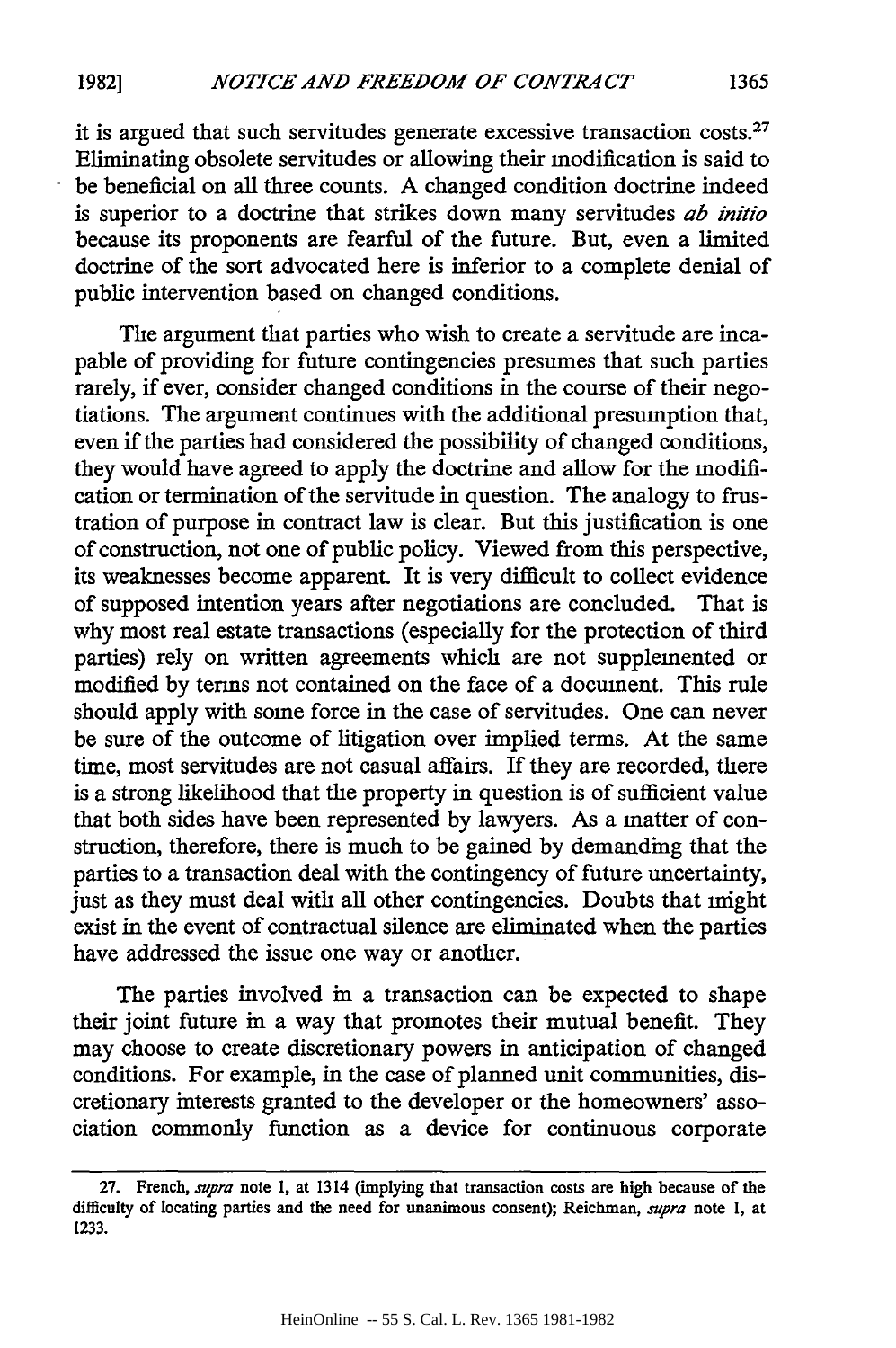governance.<sup>28</sup> The fact that discretion is often a good thing, however, is no justification for imposing it from without by terminating servitudes that are deemed obsolete. With discretion comes uncertainty, and this parties may rightly (and expressly) fear. A rigid future legal position eases the strain of renegotiation by allocating property interests at the outset. Fixed rules relieve the enormous. burden on both courts and parties of deciding what conduct constitutes an abuse of discretion. The point is not that certainty is always bad or always good when time horizons are long. The point is that, given the pervasive ignorance over the trade-off between the virtues of flexibility and certainty, and between the vices of indefiniteness and rigidity, there is simply no persuasive reason to embrace one extreme to the exclusion of the other.

Professor Reichman suggests that courts should be permitted to modify as well as terminate servitudes that are considered obsolete because of changed conditions. While a richness of remedies might serve as a check on overly broad intervention, the confusion that Professor Reichman's proposal would bring to the litigation and settlement of actual cases would be unjustifiably great. Long temporal horizons make *any* present determination of utility imperfect by definition. The relevant question, therefore, is whether judicial determinations are superior to private ones. The original parties can provide for changed conditions if they so desire at the time when servitudes are created. And when disputes arise there is no apparent reason to consider judicial coercion superior to consensual renegotiation.

The second argument, that permanent easements encourage the holders of servitudes to extort large sums from those who wish to buy them out, is misplaced in principle. Here it is worth taking note of what ownership means in the context of the fee simple absolute in possession, i.e., the right to hold out. Suppose that  $A$  owns land which he does not wish to develop and that *B* wants this land as part of a larger parcel assembled for the most. modem and productive use. *B* cannot simply take the land and escape all payment by showing the social superiority of his own plans and intentions. Nor can *B* take the land from  $A$  even if he is prepared to pay him some reserve price, reflective of its value in current use. Ownership is meant to be a bulwark against the collective preferences of others; it allows one, rich or poor, to stand alone against the world no matter how insistent or intense its collective

**<sup>28.</sup> For** a discussion **of** the discretionary powers retained **by** developers **and** homeowners' associations, **see R. ELLICKSON & D. TARLOCK, LAND-USE CONTROLS: CASES AND MATERIALS** 633-34, **639-47,** 649-51 **(1981).**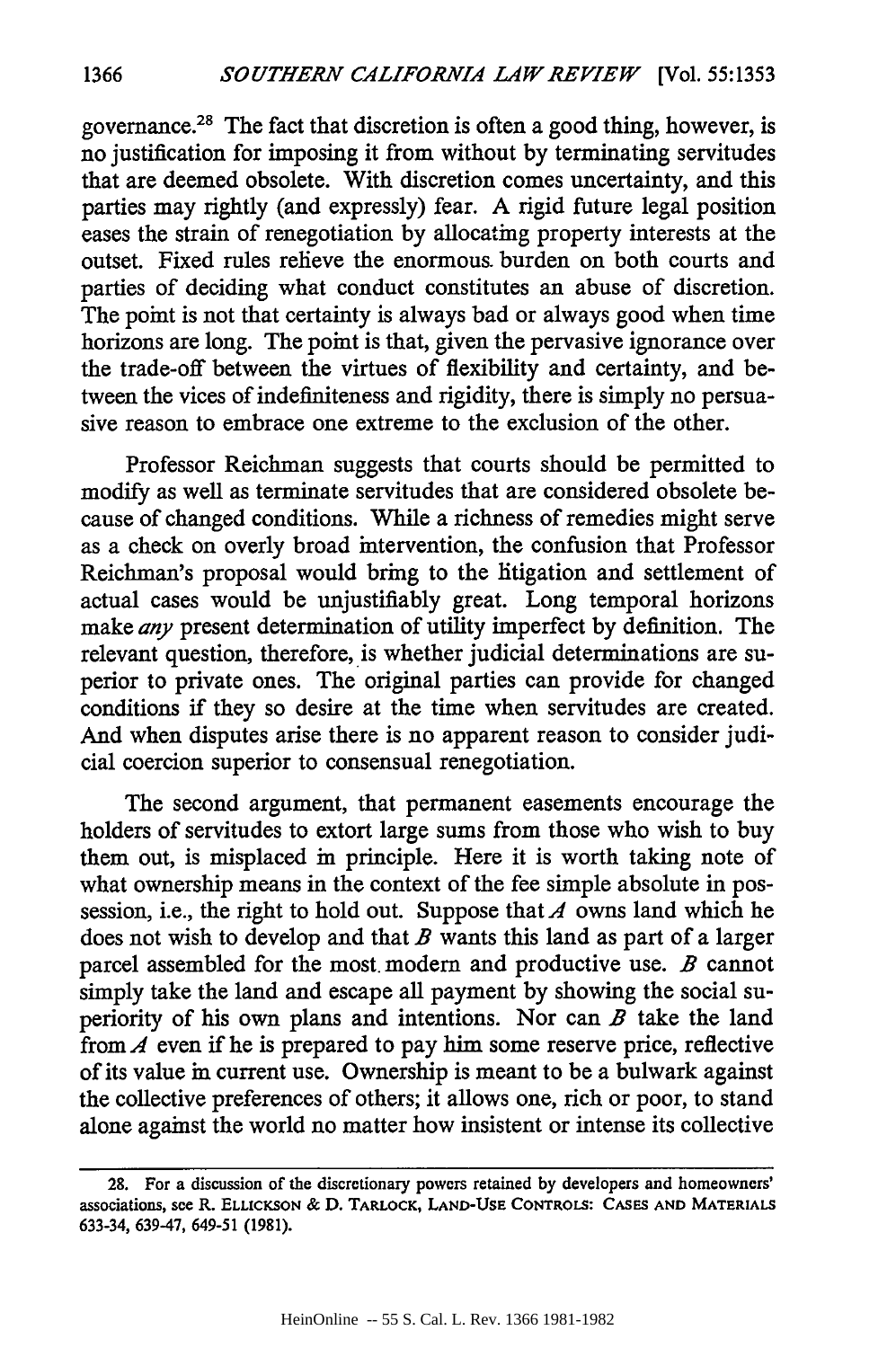preferences. To say that ordinary ownership presents a holdout problem is not to identify a defect in the system; it is to identify one of its essential strengths. If a holdout is adamant, no private party *canforce* him to sell the land in question at any price. The state may intervene under its eminent domain powers, but only when it acts for "public use," and not for the narrow interests of *B* (or those whom he wishes to serve).

The public use requirement is attenuated when the state itself wants to imitiate changes. But it is of special importance when, in effect, a forced purchase is demanded by one private party of another.<sup>29</sup> In the hypothetical case outlined above, *B's* quest for development may be shared **by** many. But in an age of environmental concerns, it may be opposed **by** many as well. It hardly matters which is the case, as there is no justification for granting any individual the power to act as the self-appointed guardian of the public at large or to undermine the stability of existing legal rights.

This basic argument has specific application to the law of servitudes. One illustration is that under the traditional law of nuisance, a private party could not create a nuisance, and thus obtain a servitude, simply by paying another party damages.<sup>30</sup> The objection to such an arrangement was quite simple: a private party does not possess "a private power of eminent domain," which would allow him to force an exchange on terms capturing all of the gain for himself.

The unified servitude proposed **by** Professors Reichman and French should be on an equal footing with possessory interests. The power of the original party to hold out, to maintain his servitude against his neighbor, marks the vitality of nascent ownership. The power of eminent domain (subject to serious public use limitations) should remain the only way for the state to extinguish property inter-

*<sup>29.</sup> See,* e.g., Berger, *The Public Use Requirement in Eminent Domain,* **57 OR.** L. **REv. 203 (1978),** where it is proposed that the public use requirement in 'private takings,' as when landowners need to acquire access to their real property, should be allowed only if **50%** excess compensation is paid. *Id.* at **236-37,** 243. In general, the public use limitation has little, if any, constitutional bite today, except in cases involving the condemnation of excess land. *See generally* Comment, *The Effect of the Public Use Requirement on Excess Condemnation,* 48 **TENN.** L. REV. **370, 372-81 (1981)** (documenting the current trend toward giving public use a broad definition).

**<sup>30.</sup>** *See, e.g.,* Holman v. Athens Empire Laundry Co., 149 Ga. **345, 359-60, 100 S.E.** 207, 214 **(1919).** *See generally* Epstein, *Defenses and Subsequent Pleas in A System of Strict Liability,* **3 J. LEGAL STUD. 165, 198-201** (1974) (arguing that courts should have a greater interest in protecting individual rights than in protecting the profits of individuals who invade those rights); McClintock, *Discretion to Deny Injznction Against Trespass and Nuisance,* 12 **MINN.** L. REv. **565, 569-76** (1928) (criticizing refusal of some courts to "balance the equities").